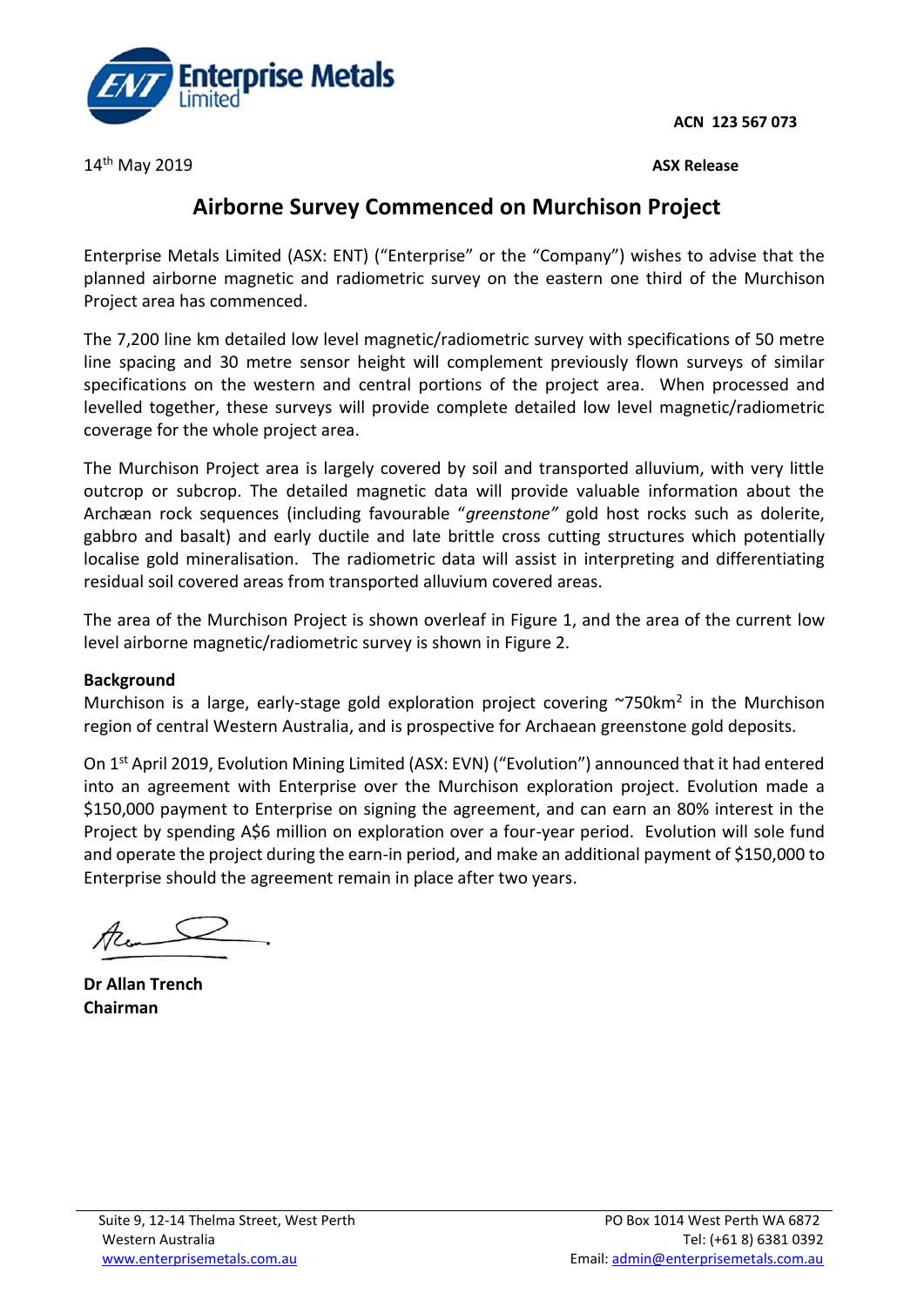

**Figure 1. Location of Murchison Project Area**